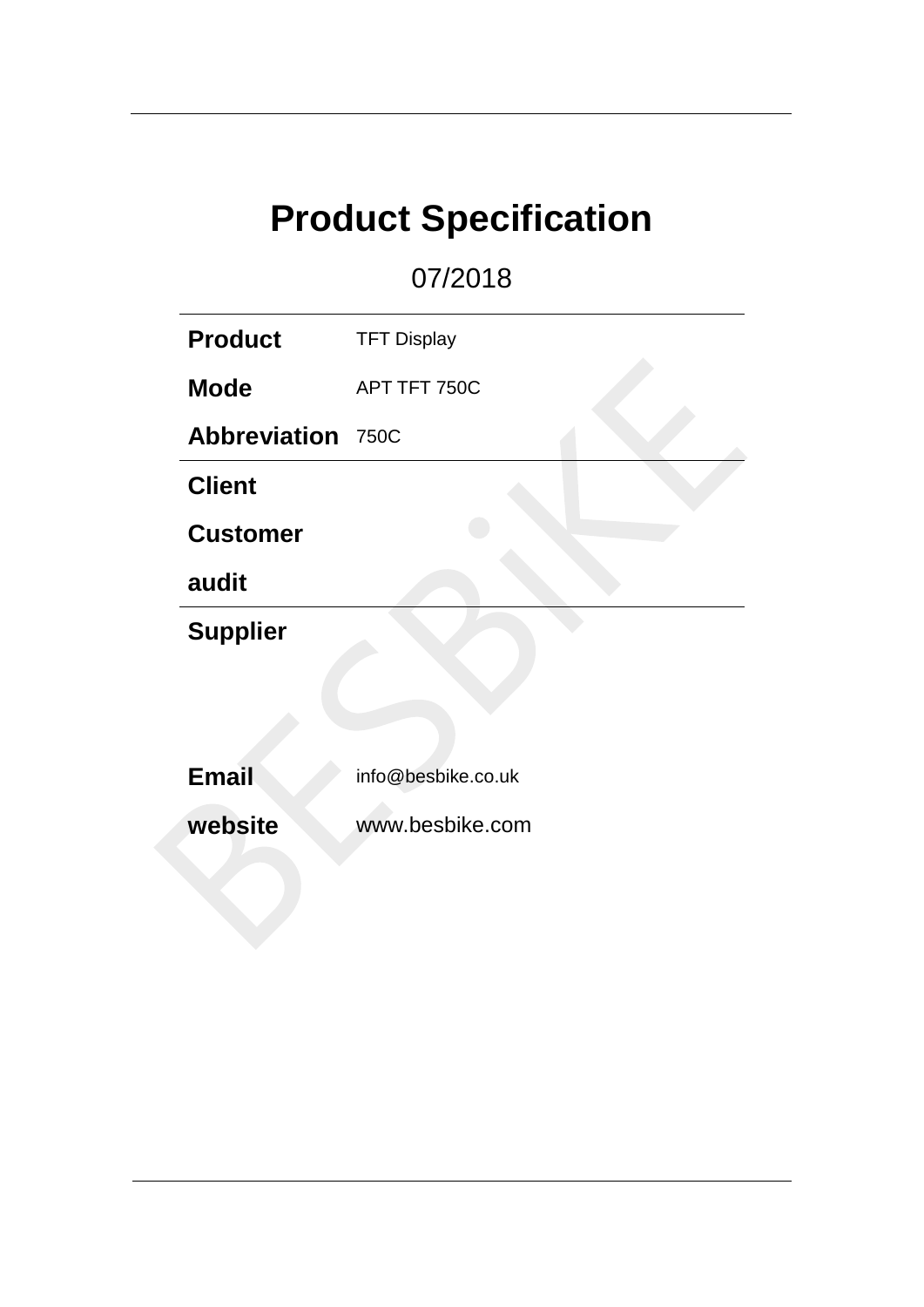### **1**. **Product Name**

- $\div$  TFT display
- $\div$  Model : APT TFT 750C

## **2**. **Suppliers**

**3**. BesbikeUK Co., Ltd.

### **4**. **Electrical Parameters**

- $\div$  3.2inch IPS screen
- $\div$  24V/36V/48V/52V battery supply
- $\Leftrightarrow$  Rated operating current : 40mA
- $\div$  Off leakage current < 1uA
- $\Diamond$  Max output current to controller : 100mA
- Operating temperature : -20~70℃, Storage temperature : -30~80℃

# **5**. **Dimensions & Material**

- $\Diamond$  Product shell is ABS, transparent window is made with high strength Acrylic.
- $\div$  Dimensions : host/L110mm\*W68.2mm\*H68mm



### 6. **Features**

- $\div$  Suitable for low temperature, Max -20℃.
- $\Diamond$  High-contrast 3.2inch IPS colorful matrix screen.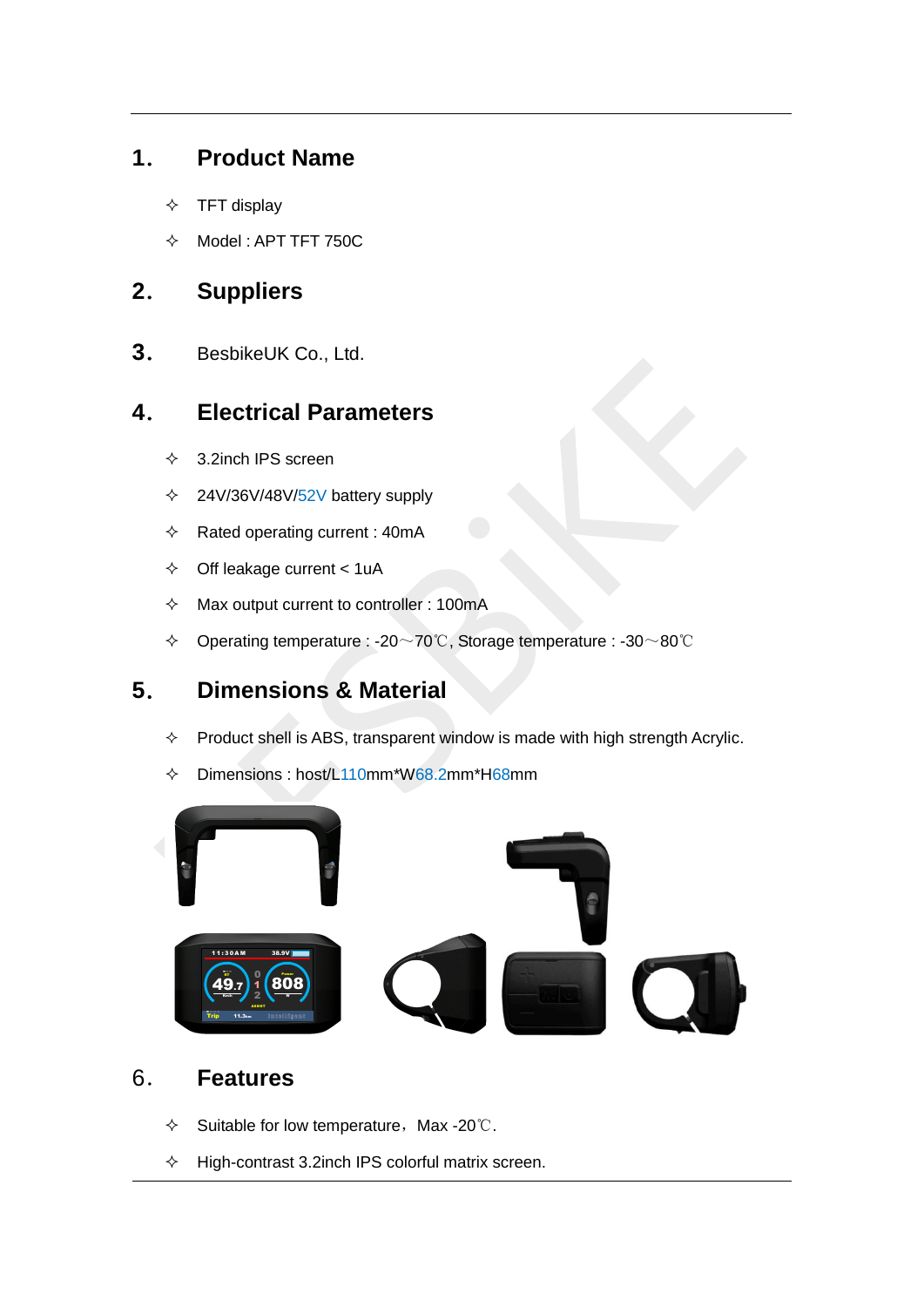- $\Diamond$  Ergonomic external button design, easy to operate.
- **Speed display:** AVG SPEED, MAX SPEED, SPEED (Real-time).
- **Kilometer / Mile:** Can be set according to customers' habits.
- **Smart battery indicator:** Provide a reliable battery indicator.
- **→ 9-level Assist :** 3-level/5-level/9-level /UBE (6-level) optional.
- **Mileage indicator:** Odometer/ Trip distance/ Clock/ Riding time/ Range.
- **Power indicator:** real time power indicator, digital or analog.
- **Error code indicator.**
- **Software upgraded:** Software can be upgraded through UART.

### **7**. **TFT screen instructions**



# **8**. **Functional Description**



#### **7.1 Power On/Off**

Press and hold Power button for 1 second can turn on/off the display. The Display can automatically shut down when there is no operate & ride for X minutes (X could be  $0 - 9$ ).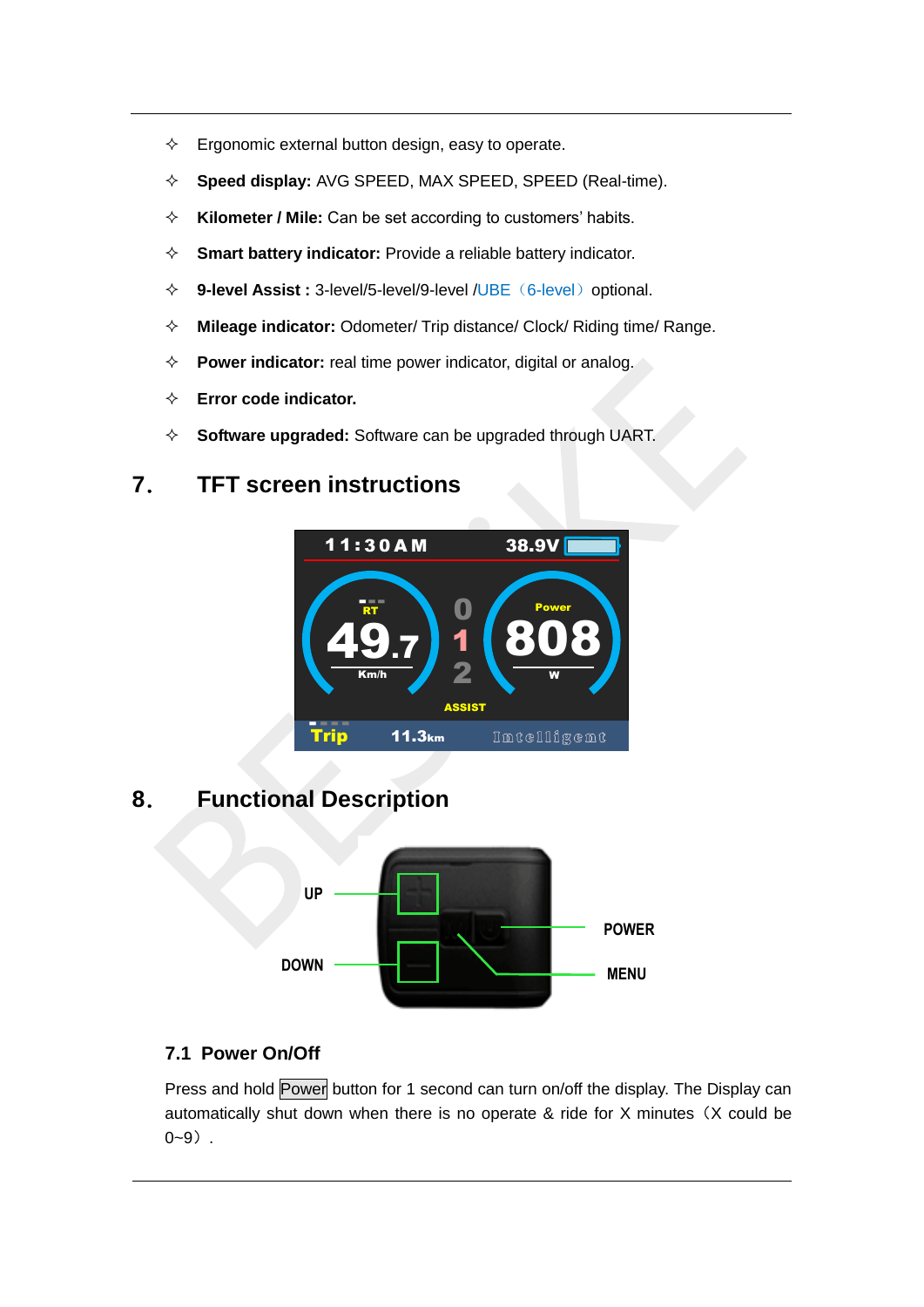\*If the display has been set password power on, you need to input the right password before start.

#### **7.2 Assist level operating**

Short press UP/DOWN button can change the assist level. Top assist level is 9, 0 for neutral. Level quantities can be adjusted according to the customer requirements.



#### **7.3 Speed mode switch**

Short press MENU button can change the speed mode, **Speed**->**AVG Speed**->**MAX Speed**.

\*If there is no operation for 5 seconds, display will return Speed (Real-Time) display automatically.

#### **7.4Mileage mode switch**

Short press POWER button can change the mileage mode, Trip->ODO-> Time->Range.

#### **7.5 Headlight/backlight On/Off**

Press and hold UP button for 1 second can turn on/off the headlight, and the scree will switch to the corresponding mode.

\*The motor does not work when the battery voltage is low, Display still can keep the headlight on for a while when E-bike is in riding.



**Daytime mode** night mode

#### **7.6 Walking mode (6km)**

Press and hold DOWN button for 2 second can get into walking mode, out of the mode when release the button.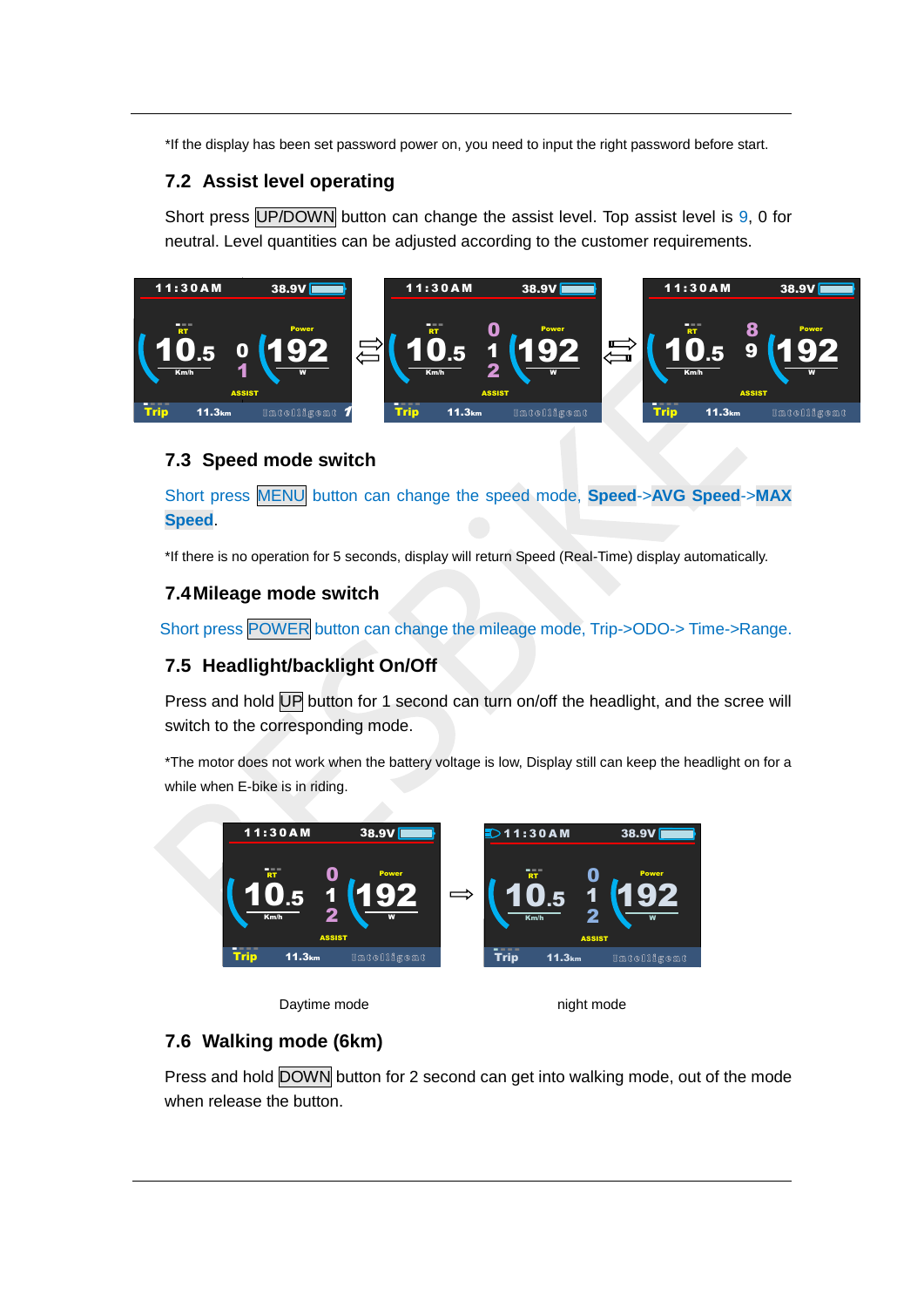

\* This feature needs to be supported by controller.

#### **7.7 Data cleanup**

Press and hold UP & DOWN buttons together for 1 second can reset several temporary data, temporary data include **AVG Speed / MAX Speed / Trip / Time**.

\* These temporary data can't be erased by power off.

## **9**. **Parameter setting**

Double press MENU button (press interval less than 0.3 second) can get into setting menus, press POWER button to change Display Setting / Basic setting, press UP/DOWN buttons to change the parameter setting, press MENU button can switch to next item. Double press MENU button will exit from menu.

- \* Display will automatically quit menu when there is no operation for 30 seconds.
- \* For safety reasons, display can't get into MENU when riding.
- \* Display will quit MENU when start riding.

The order of parameters are as follow.



**8.1 System** : Press Up / Down button to switch between Metric / Imperial.

| <b>MENU</b>            |                      |  | <b>MENU</b>            |                      |
|------------------------|----------------------|--|------------------------|----------------------|
| <b>Display Setting</b> | <b>Basic Setting</b> |  | <b>Display Setting</b> | <b>Basic Setting</b> |
| System                 | <b>Metric</b>        |  | <b>System</b>          | <b>Imperial</b>      |
| <b>Brightness</b>      | ШШ                   |  | <b>Brightness</b>      | ШШ                   |
| Auto off               | <b>OFF</b>           |  | Auto off               | <b>OFF</b>           |
| <b>Scenes</b>          | <b>Digital</b>       |  | <b>Scenes</b>          | <b>Digital</b>       |
| <b>Battery Ind</b>     | Voltage              |  | <b>Battery Ind</b>     | Voltage              |
| Clock                  | >                    |  | Clock                  | >                    |
| <b>EXIT</b>            |                      |  | <b>EXIT</b>            |                      |

**8.2 Brightness** : Press Up / Down button to change the brightness of the backlight, ׀ is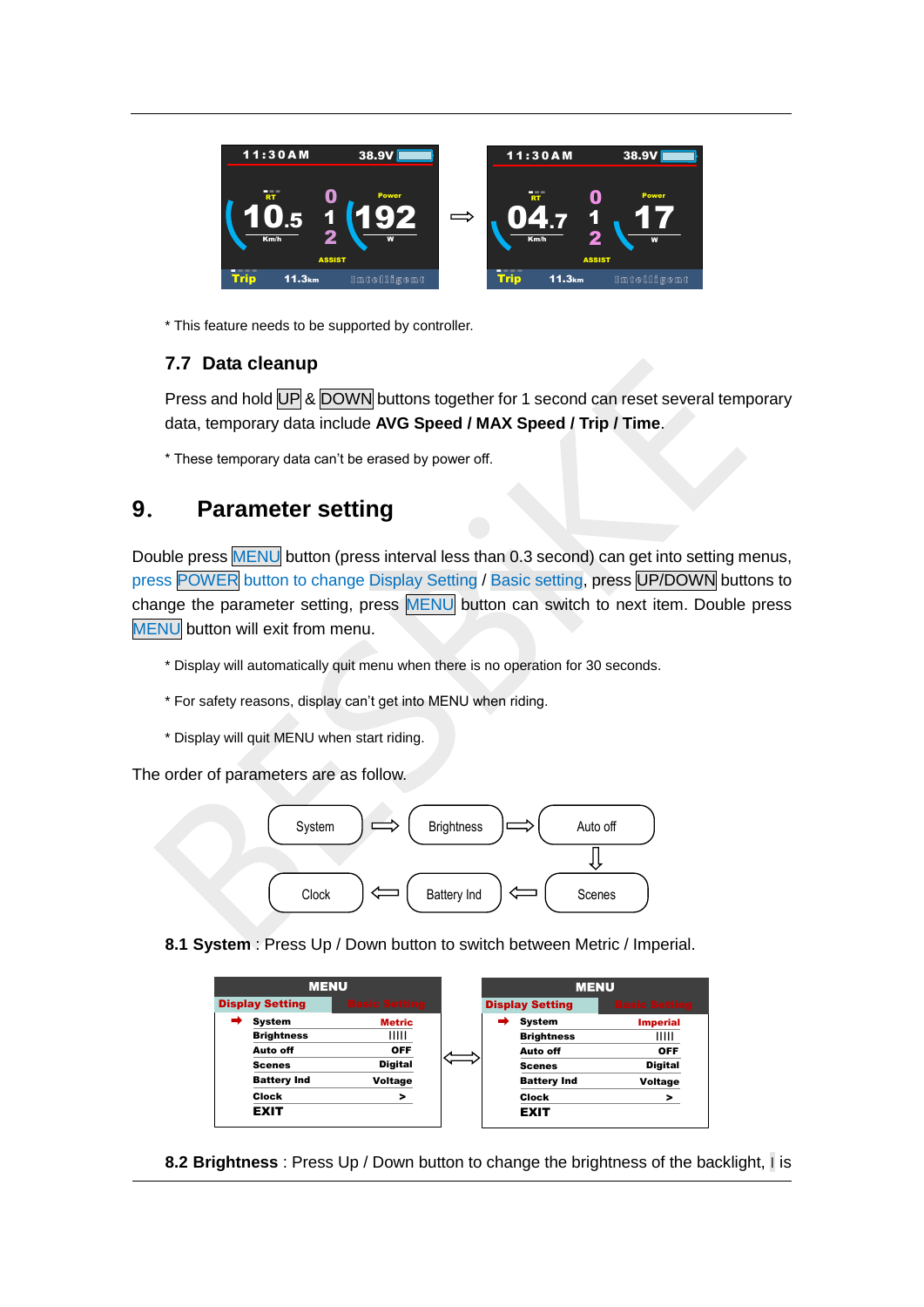darkness,׀׀׀׀׀ is brightness. The daytime mode defaults to ׀׀׀׀׀, and the night mode defaults to ׀׀.

| <b>MENU</b>            |                      | <b>MENU</b> |                        |                      |
|------------------------|----------------------|-------------|------------------------|----------------------|
| <b>Display Setting</b> | <b>Basic Setting</b> |             | <b>Display Setting</b> | <b>Basic Setting</b> |
| System                 | <b>Metric</b>        |             | System                 | <b>Metric</b>        |
| <b>Brightness</b>      |                      | ➡           | <b>Brightness</b>      | ШШ                   |
| Auto off               | <b>OFF</b>           |             | Auto off               | <b>OFF</b>           |
| <b>Scenes</b>          | <b>Digital</b>       |             | <b>Scenes</b>          | <b>Digital</b>       |
| <b>Battery Ind</b>     | Voltage              |             | <b>Battery Ind</b>     | <b>Voltage</b>       |
| Clock                  | >                    |             | Clock                  | >                    |
| <b>EXIT</b>            |                      |             | <b>EXIT</b>            |                      |

**8.3 Auto off :** Press UP/DOWN button to change the auto power off time, from 1 to 9 or OFF, the number represent time (minutes) to shutdown, default value is 5 minutes.

| <b>MENU</b>            |                  |   |                        | <b>MENU</b>      |  |                        | <b>MENU</b>      |
|------------------------|------------------|---|------------------------|------------------|--|------------------------|------------------|
| <b>Display Setting</b> | <b>sic Setti</b> |   | <b>Display Setting</b> | sic Sett         |  | <b>Display Setting</b> | sic Setti        |
| System                 | Metric           |   | System                 | Metric           |  | System                 | Metric           |
| <b>Brightness</b>      | ШШ               |   | <b>Brightness</b>      | 11111            |  | <b>Brightness</b>      | $\frac{1}{2}$    |
| Auto off               | <b>OFF</b>       | - | Auto off               | 9 <sub>min</sub> |  | Auto off               | 1 <sub>min</sub> |
| <b>Scenes</b>          | <b>Digital</b>   |   | <b>Scenes</b>          | <b>Digital</b>   |  | <b>Scenes</b>          | <b>Digital</b>   |
| <b>Battery Ind</b>     | Voltage          |   | <b>Battery Ind</b>     | Voltage          |  | <b>Battery Ind</b>     | Voltage          |
| <b>Clock</b>           |                  |   | Clock                  |                  |  | Clock                  |                  |
| <b>EXIT</b>            |                  |   | <b>EXIT</b>            |                  |  | <b>EXIT</b>            |                  |

**8.4 Scenes**: Press UP/DOWN button to change the scenes, Digital / Analog.

 \*Display only support Analog scenes for now, Digital scenes will be supported for future.



**8.5 Battery Ind** : Press UP/DOWN button to change the battery indicator, Voltage / Percentage / OFF.

\*Accurate percentage needs communication with battery.

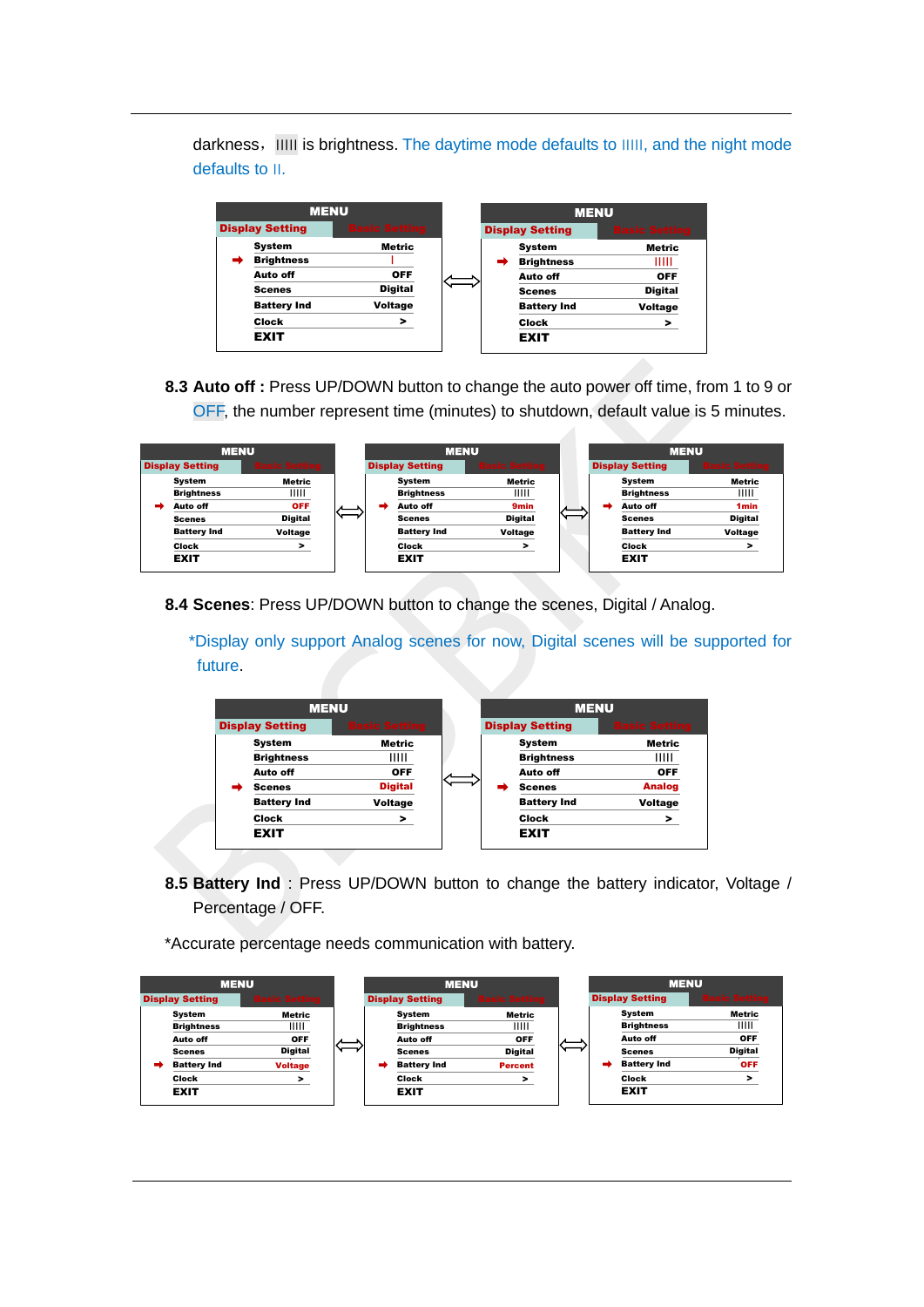

**8.6 Clock** : Clock setting, press MENU button get into the clock setting menu, press UP/DOWN button to set Year/Month/Day/Hour/Min/Sec.

| <b>MENU</b><br><b>Display Setting</b> | ic Settin      |  |               | <b>Display Setting</b><br><b>Clock</b> |   | <b>Display Setting</b><br><b>Clock</b> |      |
|---------------------------------------|----------------|--|---------------|----------------------------------------|---|----------------------------------------|------|
| System                                | Metric         |  | Year          | 2016                                   |   | Year                                   | 2016 |
| <b>Brightness</b>                     | IIIII          |  | Month         | 01                                     |   | Month                                  | 05   |
| Auto off                              | <b>OFF</b>     |  | <b>Date</b>   | 13                                     |   | Date                                   | 13   |
| <b>Scenes</b>                         | <b>Digital</b> |  | Hour          | 20                                     |   | Hour                                   | 10   |
| <b>Battery Ind</b>                    | Percent        |  | Minitue       | 45                                     |   | Minitue                                | 45   |
| Clock                                 |                |  | <b>Second</b> | 34                                     |   | <b>Second</b>                          | 34   |
| <b>EXIT</b>                           |                |  | <b>BACK</b>   |                                        | → | <b>BACK</b>                            |      |

**Basic Setting** 



**8.7 Wheel** : Press UP/DOWN can change the wheel setting, optional wheel diameter is 12/14/16/18/20/22/24/26/27/27.5/28/29/30/31 inch, 51cm~255cm represent wheel circumference (this needs controller support).



**8.8 Battery** : Press UP/DOWN will change battery voltage setting, optional value is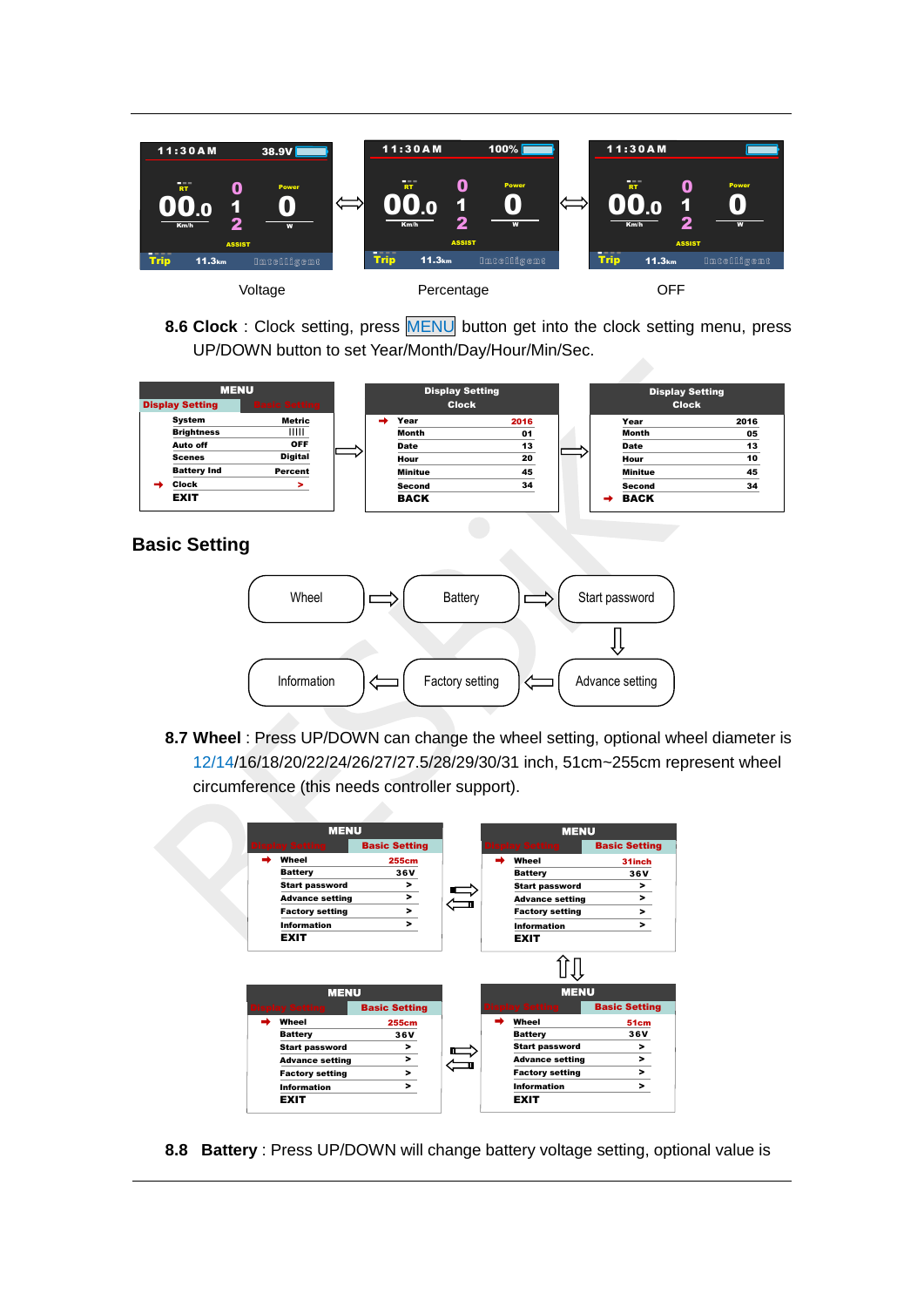#### 24V/36V/48V/UBE, UBE means user define value.

| <b>MENU</b>            |                      |  | <b>MENU</b>            |                      |
|------------------------|----------------------|--|------------------------|----------------------|
| play Setting           | <b>Basic Setting</b> |  | <b>Isplay Setting</b>  | <b>Basic Setting</b> |
| Wheel                  | 27.5 inch            |  | Wheel                  | 27.5 inch            |
| <b>Battery</b>         | <b>24V</b>           |  | <b>Battery</b>         | 36V                  |
| <b>Start password</b>  | >                    |  | <b>Start password</b>  | >                    |
| <b>Advance setting</b> | >                    |  | <b>Advance setting</b> | $\geq$               |
| <b>Factory setting</b> | >                    |  | <b>Factory setting</b> | >                    |
| <b>Information</b>     | >                    |  | Information            | >                    |
|                        |                      |  | <b>EXIT</b>            |                      |
| <b>EXIT</b>            |                      |  |                        |                      |
| <b>MENU</b>            |                      |  | <b>MENU</b>            |                      |
| play Setting           | <b>Basic Setting</b> |  | <b>isplay Setting</b>  | <b>Basic Setting</b> |
| Wheel                  | 27.5 inch            |  | Wheel                  | 27.5 inch            |
| <b>Battery</b>         | UBE                  |  | <b>Battery</b>         | 48 V                 |
| <b>Start password</b>  | >                    |  | <b>Start password</b>  | >                    |
| <b>Advance setting</b> | $\geq$               |  | <b>Advance setting</b> | $\geq$               |
| <b>Factory setting</b> | >                    |  | <b>Factory setting</b> | >                    |
| Information            | >                    |  | <b>Information</b>     | >                    |

**8.9 Start password** : Press MENU button get into the password setting menu. If you had set Start input ON, you must input right password before power on, password is accorded to your setting.



 You need to input the right password before start with 30 seconds, display will power off automatically if the password was wrong three times.



**8.10 Advance setting:** Press MENU button can get into the advance setting menu,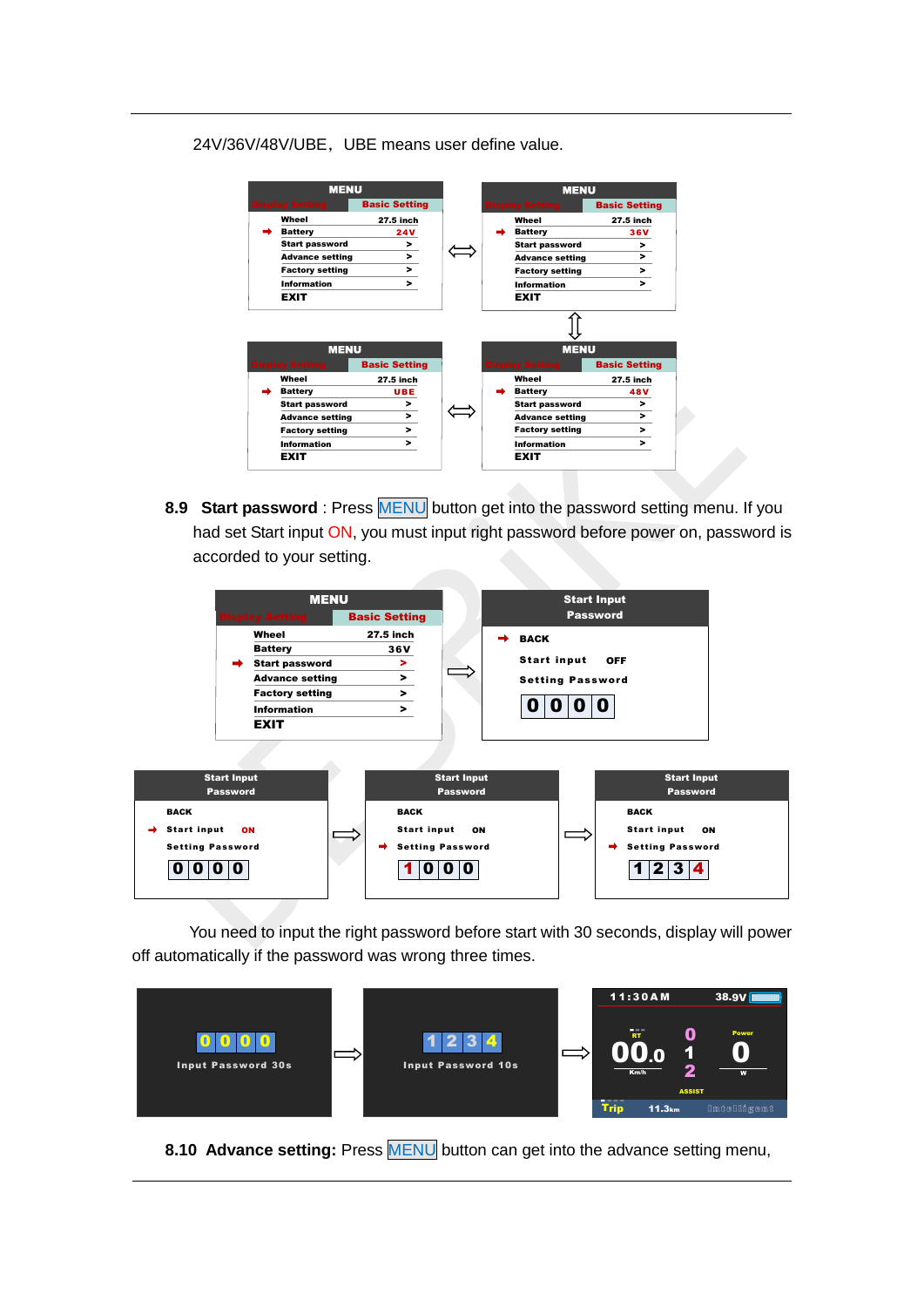default password is '1919'.



Note: Error code: Only display the error code that has occurred.

**8.11 Speed limit**: Press UP/DOWN will change speed limit, range 10km/h~60km/h and 99km/h. Unlimited speed is 99km/h. Default value is 25km/h.



**8.12 Assist levels**: This parameter can customize assist levels, options are 3/5/9/UBE, UBE represent factory default settings.

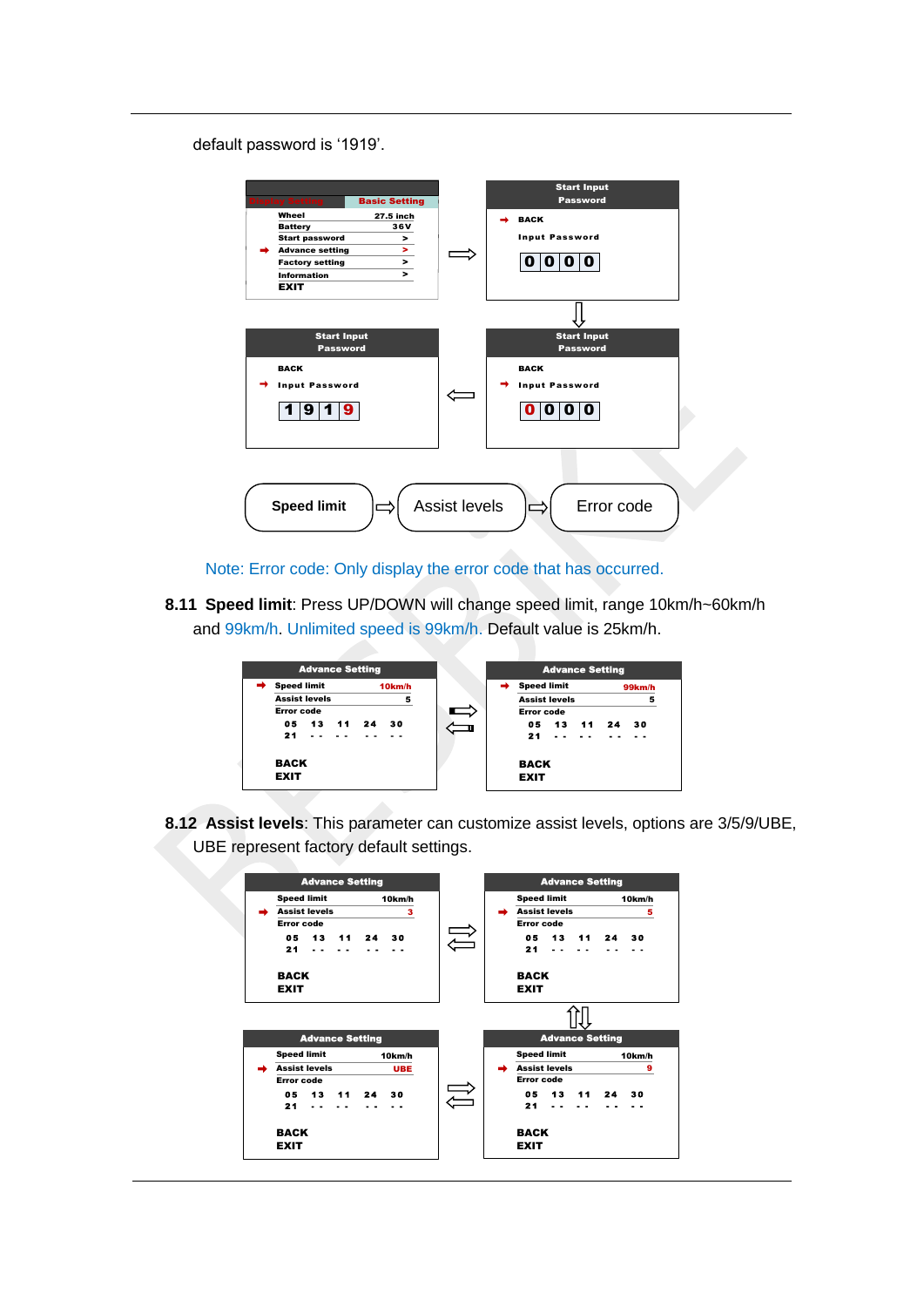**8.13 Factory setting: Press MENU** button enter Restore Factory Settings item, set YES will restore all parameter to factory settings.



**8.14 Information:** Show information of the E-bike.

| <b>MENU</b>            |                      |                      | <b>Information</b> |
|------------------------|----------------------|----------------------|--------------------|
| <b>Display Setting</b> | <b>Basic Setting</b> | <b>AVG Speed</b>     | $15.4$ Km/h        |
| Wheel                  | 27.5 inch            | <b>Max Speed</b>     | $32.4$ Km/h        |
| <b>Battery</b>         | 36V                  | Trip                 | 9999.9Km           |
| <b>Start password</b>  | >                    | ODO                  | 99999.9Km          |
| <b>Advance setting</b> | >                    | Range                | - - Km             |
| <b>Factory setting</b> | >                    | <b>BACK</b>          |                    |
| <b>Information</b>     |                      | <b>Product Infor</b> |                    |
| <b>EXIT</b>            |                      | <b>Battery Infor</b> |                    |

**8.15 Product info:** Get into this item can show hardware version software version…



**8.16 Battery info** : Get into this item can show all information of battery, including Voltage, Capacity, Cycle times, Health, Temperature of battery, Remaining Capacity, Full Charge Capacity.

**\***These information needs to be supported by battery communication.

| <b>Information</b>                                          |                               |   | <b>Battery Information</b>                                                          |                                     | <b>Battery Information</b>                            |              |
|-------------------------------------------------------------|-------------------------------|---|-------------------------------------------------------------------------------------|-------------------------------------|-------------------------------------------------------|--------------|
| <b>AVG Speed</b><br><b>Max Speed</b>                        | $15.4$ Km/h<br>$32.4$ Km/h    |   | Voltage<br>Capacity                                                                 | 38.9V<br>90%                        | <b>Max Uncharge Time</b><br><b>Last Uncharge Time</b> | 257H<br>257H |
| Trip<br>ODO<br>Range                                        | 9999.9Km<br>99999.9Km<br>--Km | ᆖ | <b>Cycle Times</b><br>Health<br>Temperature                                         | 278<br>100%<br>$35.5^{\circ}$       |                                                       |              |
| <b>BACK</b><br><b>Product Infor</b><br><b>Battery Infor</b> |                               |   | <b>Remaining Capacity</b><br><b>Full Charge Capacity</b><br>$\rightarrow$ NEXT PAGE | 8192 mAh<br>8192 mAh<br><b>EXIT</b> | $\rightarrow$ LAST PAGE                               | <b>EXIT</b>  |

## **10**. **Error Code define**

750C can show warning message,  $\Box$  icon shows on the screen, and show error code at the bottom of the screen, error code from  $01~30$ , definition see the table below.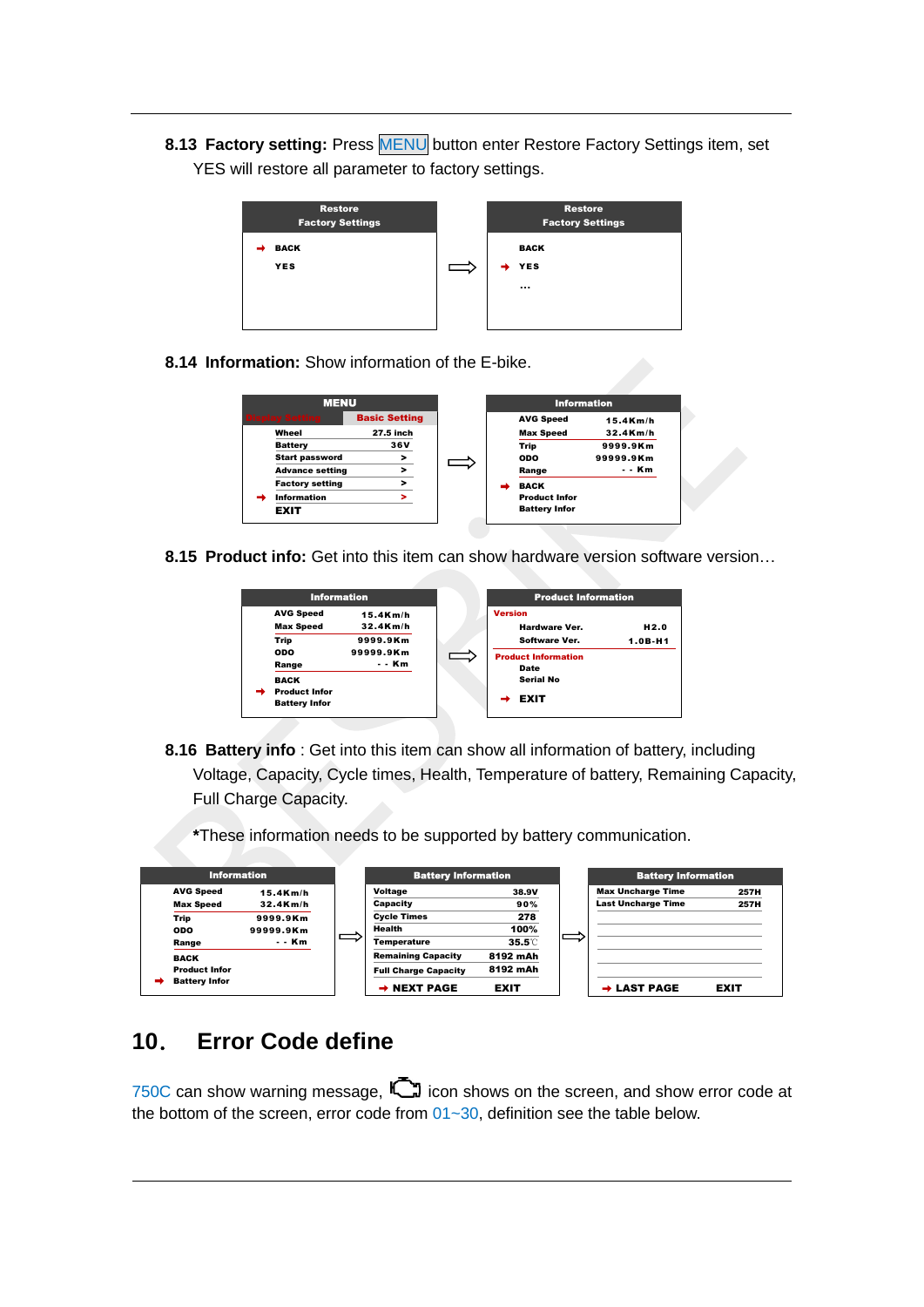| <b>Error Code</b> | <b>Error description</b>              | Handle                                  |
|-------------------|---------------------------------------|-----------------------------------------|
| 0x04              | Throttle turn back fault              | Check turn to connect.                  |
| 0x05              | Throttle error                        | Check turn to connect.                  |
| 0x06              | Under voltage protection              | Charge the battery                      |
| 0x07              | Overvoltage protection                | Charge the battery                      |
| 0x08              | Hall error                            | Check the hall connection               |
| 0x09              | three-phase power error               | Check three-phase power line connection |
| 0x10              | The controller is overheated          | Stop using 10 minutes to restart        |
| 0x11              | Motor overheating                     | Stop using 10 minutes to restart        |
| 0x12              | Sensor error                          | Check the sensor connection             |
| 0x13              | battery temperature abnormality       | Stop using 10 minutes to restart        |
| 0x14              | Motor temperature sensor is abnormal  | Check the sensor                        |
| 0x15              | Controller temperature sensor failure | Check the sensor                        |
| 0x21              | Speed sensor fault                    | Check the sensor                        |
| 0x22              | <b>BMS Communication Error</b>        | Check the cable connection              |
| 0x23              | Headlight error                       | Check the cable connection              |
| 0x24              | Headlight sensor error                | Check the cable connection              |
| 0x25              | Torque signal error                   | Contact the supplier                    |
| 0x26              | Torque sensor speed error             | Contact the supplier                    |
| 0x30              | <b>Communication Error</b>            | Check the cable connection              |



# **11**. **Assembly instructions**

Please pay attention to the screw's torque value, damaged caused by excessive torque is not within the scope of the warranty.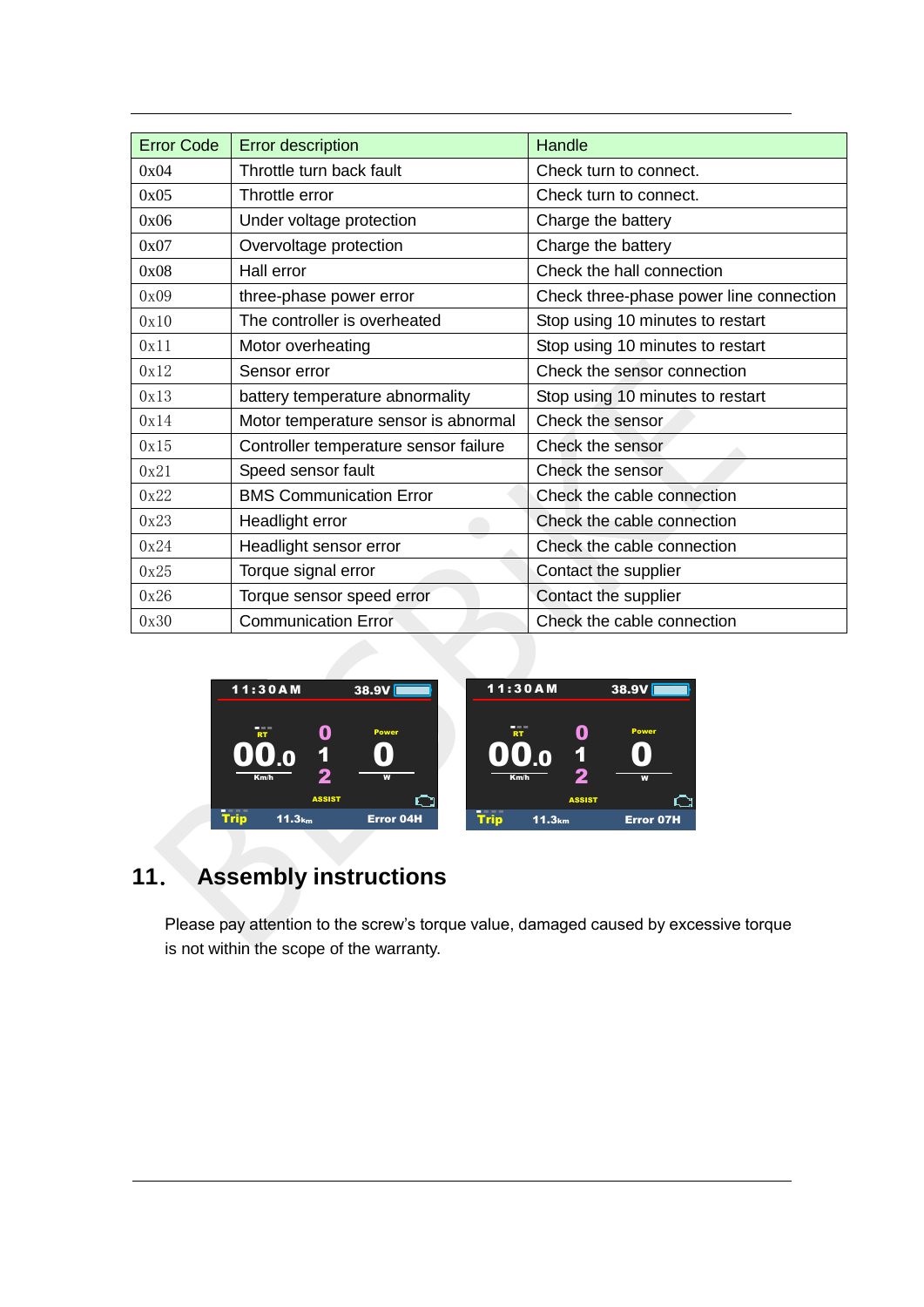

Clamps suit for 3 size of handlebar, 31.8mm, 25.4mm, 22.2mm, there are transfer rings for 25.4mm and 22.2mm (marked with L or R), transfer ring must be assembled with the special directions, pay attention to the green arrow below.